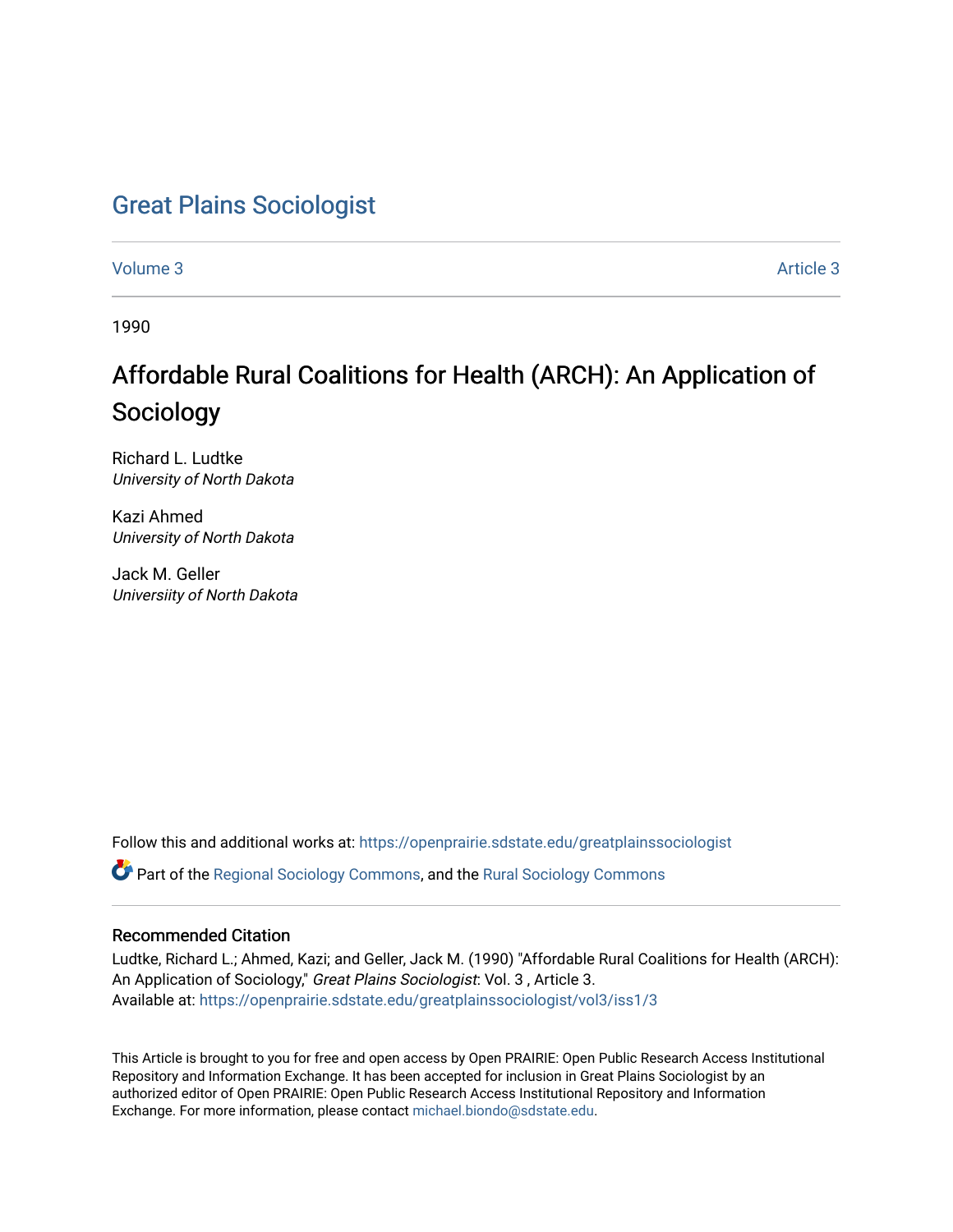#### AFFORDABLE RURAL COALITIONS FOR HEALTH (ARCH): AN APPLICATION OF SOCIOLOGY<sup>1</sup>

Richard L. Ludtke, Kazi Ahmed, and Jack M. Geller Center For Rural Health, School of Medicine University of North Dakota

#### Introduction: The Changing Context of Rural Health

The rural context for health care systems has been experiencing substantial stress in recent times. The population, from which providers must obtain patients, is no longer growing as it had during the 1970s, but rather is likely to be either stable or decline where agriculture or energy are the primary economic sectors (Agresta, 1985, Johnson, 1989). Accompanying depopulation, in farming and energy producing communities an economic stagnation or depression has also been occurring. Both the loss of popula tion base and restricted economies serve to limit patient use of clinics and hospitals, reducing their revenues and contributing to a further limitation of services.

Additional activities under federal policies designed to produce cost containment also produce significant stress for rural health care systems. Under Diagnostic Related Groupings (DRGs) and the Prospective Payment System, the rates of reimbursement for rural hospitals are significantly lower (by, an average of 37%) than are the rates for larger urban hospitals. This differential jeopardizes the financial base of rural hospitals for whom Medicare often constitutes over 65% of the revenues. Concurrently, Peer Review' Organizations (PRCs) have contributed to cost containment by inhibiting the use of hospitals through discouraging admissions and reducing the average length of stay (Gutterman and Dobson, 1986). The review process discourages physiciansfrom hospitalizing and/or retaininghospitalized patients

 $\cdot$  This paper presents a reconstruction of an application of sociological theory to social change in the Affordable Rural Coalition for Health (ARCH) project. ARCH is a national demonstration project intended to promote vitality in rural health services through applying principles of community development. Funded by the W.K. Kellogg Foundation, the ARCH project was jointly managed by the Center for Rural Health of the University of North Dakota and Lutheran Health Systems, a multi-hospital chain.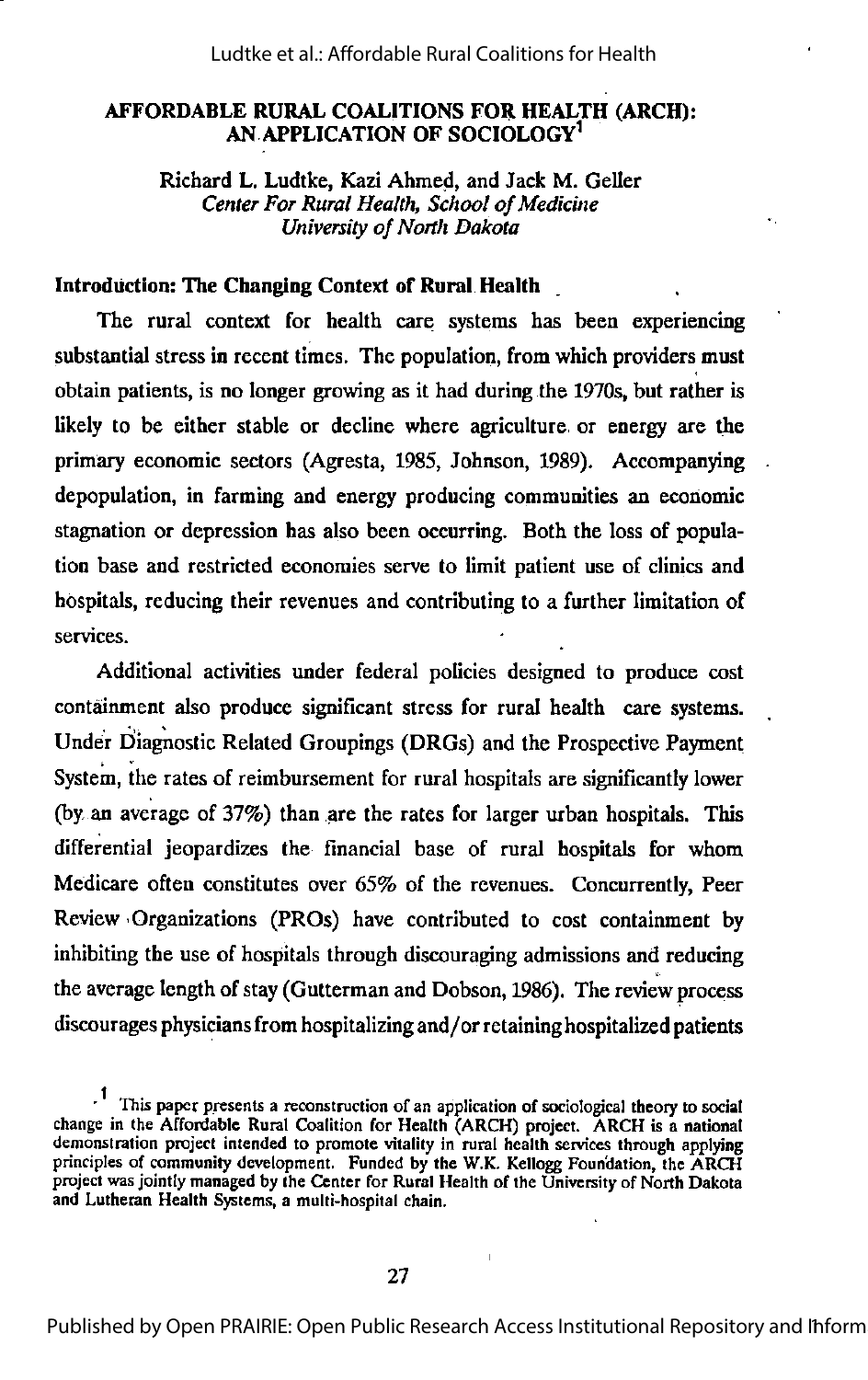unless clear clinical indicators warrant inpatient care. Consideration of access factors, such as the distance from a facility, the patient's lives, or their personal living environment was diminished in an effort to contain costs. This occurs in a rural environment where physicians have traditionally derived a higher proportion of their incomes from the hospital than their urban counterparts (Wallock and Kretz, 1977). Again, the reductions in hospital use serve to produce a negative impact on hospital operating margins.

Peoples' conduct in seeking health care services have also contributed to the adverse context for rural health services. Local market shares for rural community health services are reportedly low, with the outshopping for medical services often becoming the norm— even for primary care services that are readily available locally (Hart, Rosenblatt and Amundson, 1989; Ludtke, Geller and Hart, 1989). While current information does not permit statements regarding trends in health care outshopping, the importance of retaining local clientele under conditions of diminished admissions and lengths of stay would appear substantial.

Finally, physician and hospital liability rates contribute to the stress among rural providers as they increase the per case costs and produce disincentives for rural physicians in the areas of high risk, including obstetrics and surgery. The increases in malpractice insurance costs per inpatient day are particularly devastating to those practicing in small (under 50 bed) facilities located in rural communities (United States Senate Special Commit tee on Aging, 1988). When rural physicians eliminate the practice of obstetrics and general surgery, both- an immediate and direct consequence is experienced by the local hospital in a loss of clientele for two of the traditionally large categories. Indirectly, the loss of these services also transmits a negative message about local services, indicating an incomplete array of services that may often be interpreted as corresponding to lower quality. The image of local clinics and hospitals as "bandaid stations" is thus encouraged through practice limitation in response to liability costs.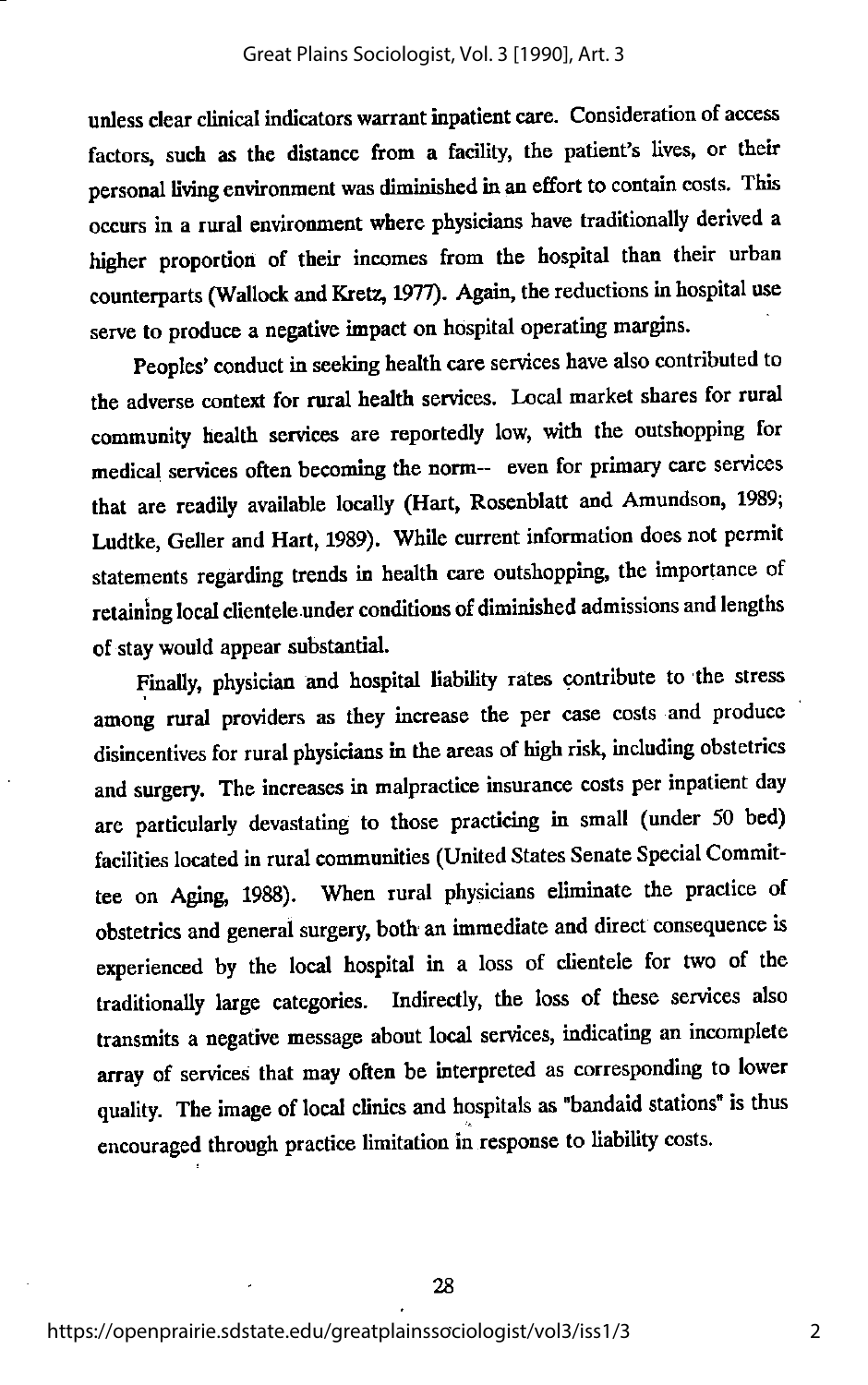#### The Locality Development Approach to Community Organization

In constructing the ARCH model for community development, a theoretical framework was developed based on a review of alternatives found in the sociological literature. In ARCH, the locality development approach to community organization was used because it provided a theoretical framework appropriate for conceptualizing the ARCH process.

The locality development model used for this demonstration project was adapted from Rothman (1979), and as a model of community organization it can be distinguished from other models by its major assumptions. The principle alternative, the social action model of community organizing, emerges from a conflict perspective and used organizing as a means of developing and asserting power. Locality development, on the other hand, emerges from a consensus perspective, using organizing to build common goals and cooperative efforts among elements of the community that might otherwise be viewed as in conflict. It assumes that effective community changes can be brought about by the active participation of a broad array of. local people representing the major sectors of the community, such as the economy, religion, and politics. People's *participation* in community development is motivated by the recognition of felt needs by the collectivity. Unlike traditional notions of community development where the forms and nature of changes are imposed from outside, locality development emphasizes procedures that are democratic in nature, and based on the voluntary cooperation of local people. It also strongly promotes self-help ways and means to confront problems and achieve shared goals. The locality develop ment approach to community change also encourages development of indigenous leadership and *education*. The type of goals pursued by the change agents of locality development is called "process" goals. Instead of focusing on specific tasks, process goals attempt to maintain the system and capacity. This goal is oriented toward establishing cooperative working relationships among groups in the community, and improving the *power base* of the community among other things. The change tactics and techniques employed here involve gaining consensus of local people. It fosters communication among communi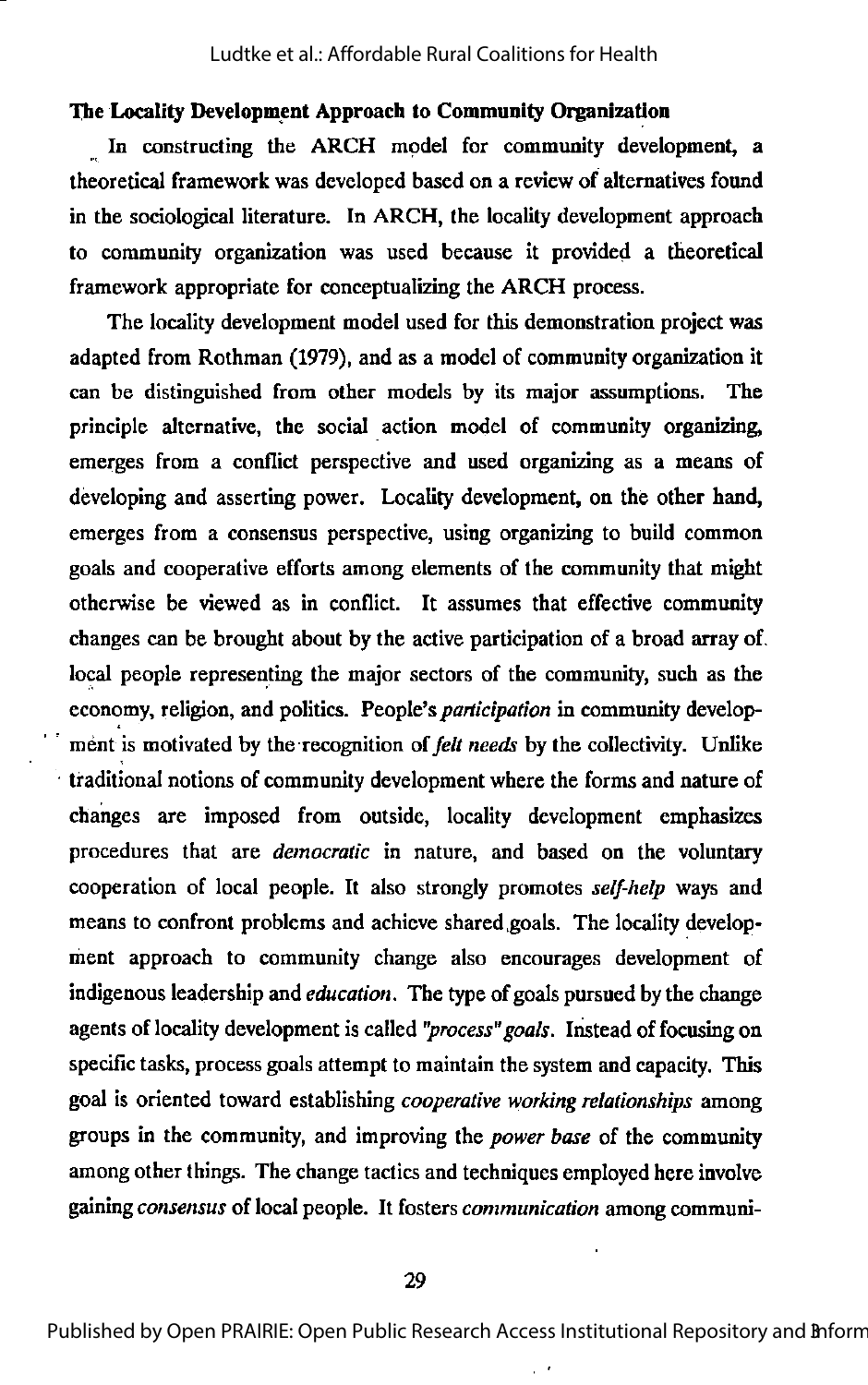ty groups and interests. A change agent in the locality development model performs the roles of a *coordinator* or enabler-catalyst. He or she teaches the problem-solving skills and ethical values. The locality development approach to community organization attempts to bring members of the power structure together as "collaborators in a common venture." The overall approach of locality development takes a bottom-up view of community development.

The ARCH process is a system building process. The ARCH process is not restricted to a one-time task. It involves creating innovative approaches for the health care system that in turn will enhance a future capacity for social change. As a result of this orientation toward system maintenance the goals of ARCH are "process" oriented as well as "task" oriented. "Task" oriented goals are not eschewed altogether, but the process goals of ARCH attempt to establish cooperative working relationships among diverse groups in the community and through these to improve the power base of the community.

#### The Five Stages of ARCH

Locality development, as applied in the ARCH demonstration project was conceptualized as five unfolding stages. These stages were used to classify the dominant theme of the ARCH activity in each stage and are not asserted to be discrete periods as some activities from preceding stages flowed into the subsequent stages as the project evolved over time. The stages of ARCH are presented in Figure 1.

## STAGE-!: Project Initiation

Stage I of the ARCH process involves initiating the project. Significant activities that characterize this stage are selecting communities as sites, recruiting and training local ARCH coordinators and facilitating their credibility in the community as the process begins.

Prior to the site selections the Project Coordinator gathered background information from a group of applicant communities. These communities had been invited to apply for participation based on historical ties with either the Center for Rural Health or Lutheran Health Systems and existing information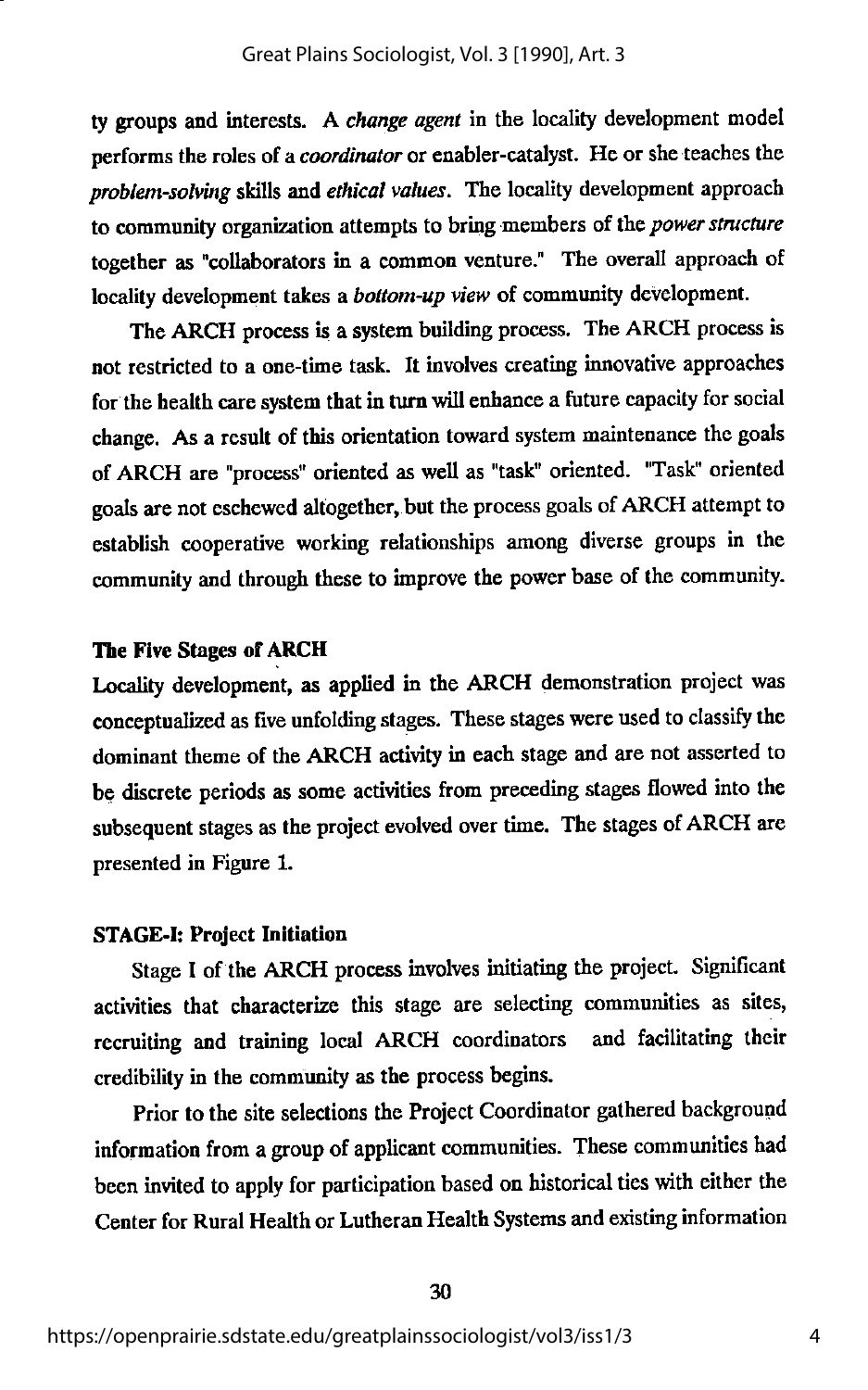

 $\sigma_{\rm eff}$  and

Á





**TE** 

 $\tilde{G}_{\rm eff}^{\rm (1)}$  ,  $\tilde{G}_{\rm eff}^{\rm (1)}$ 

 $\ddot{\phantom{a}}$ 

Figure l<

THE ARCH PROCESS

Published by Open PRAIRIE: Open Public Research Access Institutional Repository and**3**nform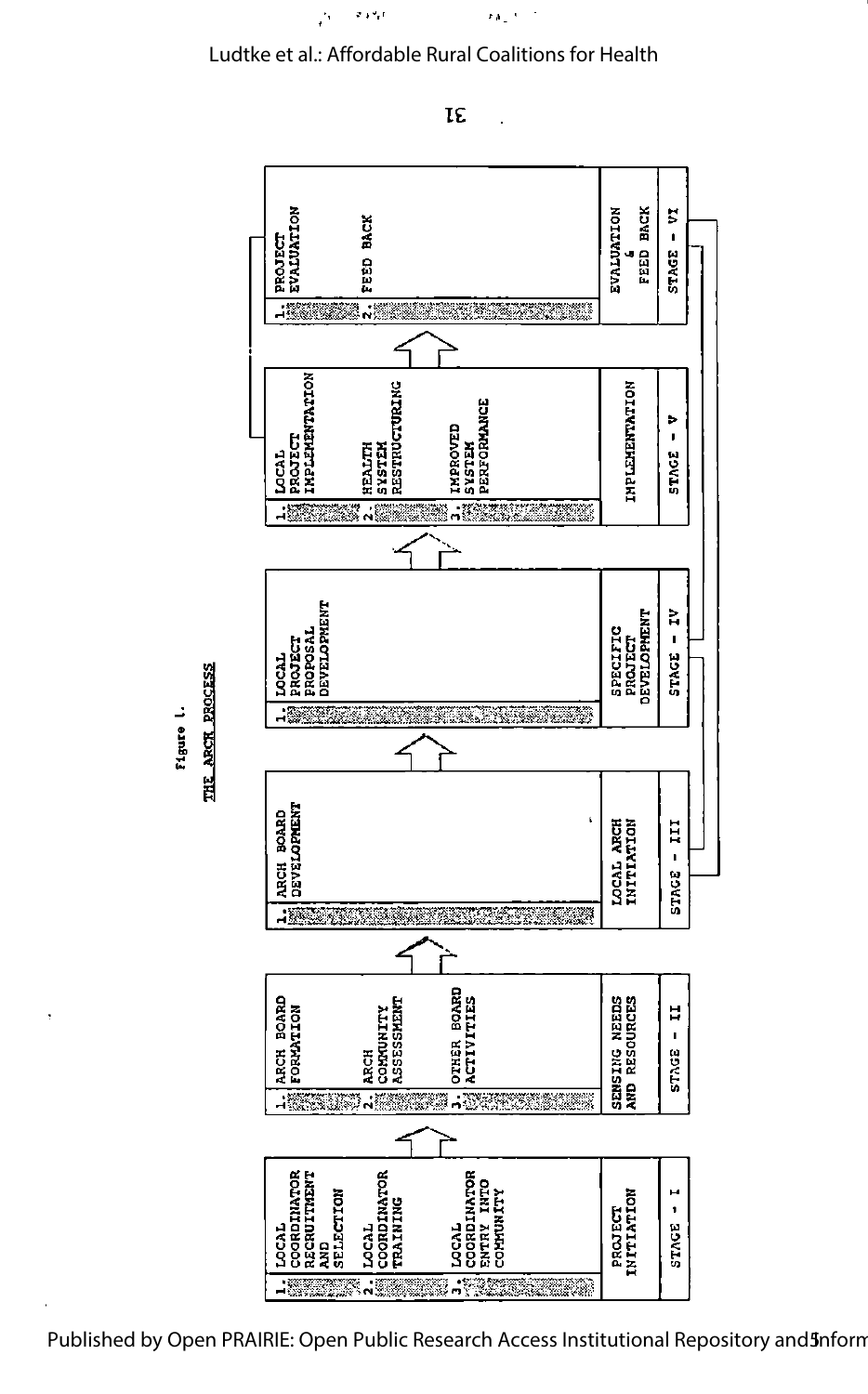that suggested a likelihood of an appropriate fit between the communities and the ARCH project. Additional information involved both on-site interviews with key informants and secondary source data from the AHA guide and Census reports. Information for these assessments covered aspects of local economy, community structure and leadership and input from and about local hospitals and physicians. The field coordinators conducted the on-site interviews, looking for evidence from key informants as to the degree of local receptivity to the ARCH concept and key people's willingness to cooperate in supporting the project. Information was also sought to get a sense of the community's historical record regarding cooperation in the past with new projects. The willingness and enthusiasm of local physicians, the hospital administrator and itsboard toward ARCH was also sought.

Sixteen communities were selected for participation in the ARCH project. The selected communities came from three states— Colorado, Montana, and North Dakota. Consortium sites were present in each state, with the Montana consortium containing four communities, while the other two had three communities participating ineach consortium. The remaining six communities formed the six single site demonstration projects in North Dakota.

The size of the populations in the sixteen communities ranged from 935 to 15,002. Ten of the sixteen communities had population less than 2,500. Hospital size was a factor in selection in that a distribution was sought for demonstration purposes. In the sixteen communities the number of beds per hospital ranged from 11 to 98. Thirteen of these hospitals had less than 50 beds. The population of each site was also examined in terms of their dependency ratios. Information from 1980 Census provided data on age structure for these sixteen communities. The population under 18 (dependent young) and over 65 (dependent old) were each examined. For the proportion of the local population less than 18 years, the percent ranged from 18 to 30 percent. The population over 65 years presented proportions ranging from 13 to 34 percent. Eight of the sixteen communities had 20 percent or more of their people falling in the 65 and over category. When the percent of people from both categories were added, an overall dependency status was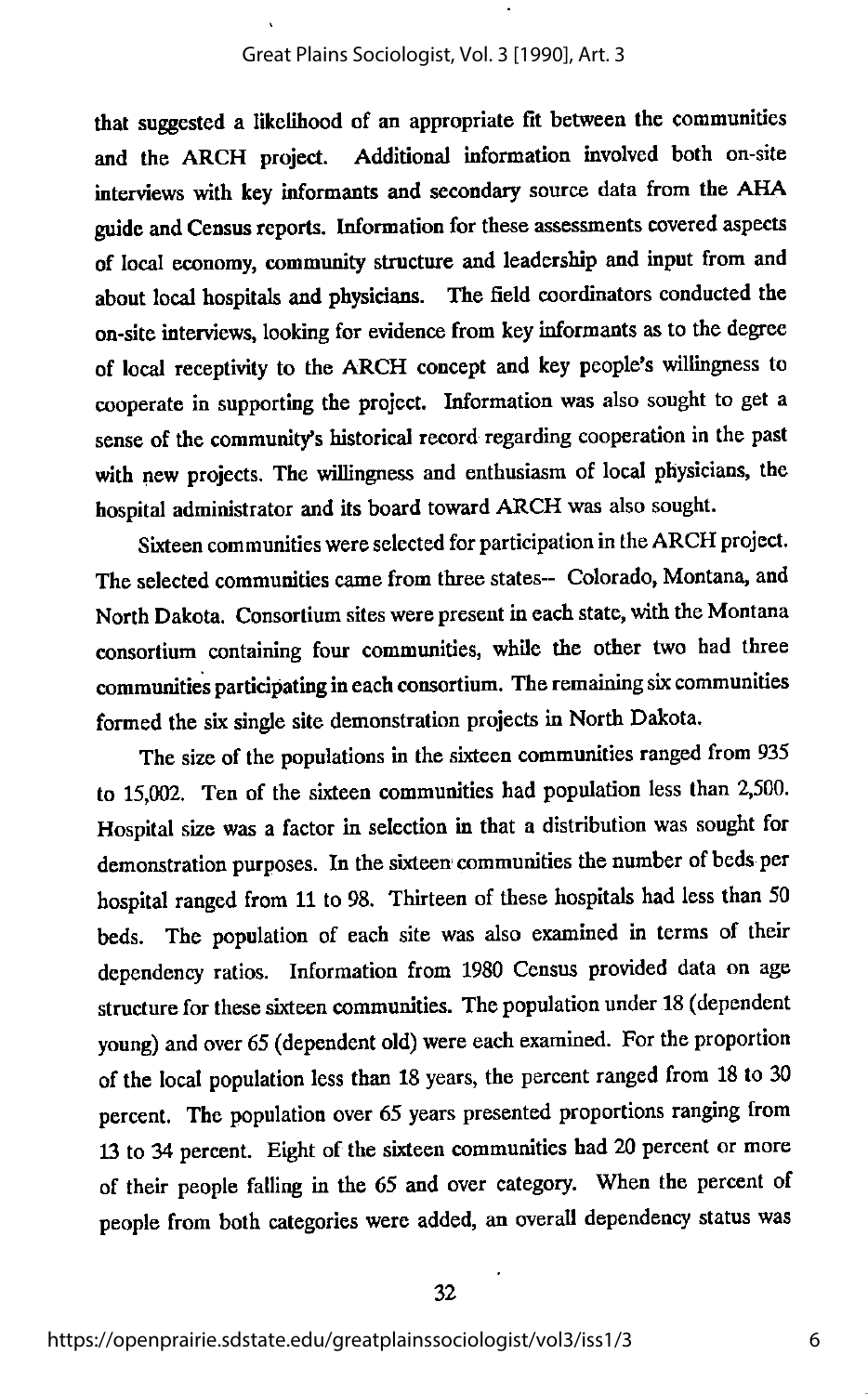obtained. This total estimate ranged from 40 to 52 percent and nine out of sixteen communities were found to have a dependency status of 45 percent or more. These dependent populations represent the age cohorts with the highest relative use of medical services, with the 65 and over group also being the medicare population. Thus, the extent of their presence in the population represents an important factor in assessing the local health care system.

J

#### Recruitment

An important element of the ARCH model is the role played by the change agents. The change agents are the community organizers responsible for playing the pivotal role in involving the local people and outside support to work together in achieving the tasks and overall process goals. These change agents were called the local ARCH coordinators. They were hired from the local community or the surrounding area. The coordinators were required to have knowledge of the existing local resources baseand of other programs intheir communities. They had to be willing and able to work with diverse groups and to spend time traveling. Knowledge of the health care field was considered valuable, but was not required. Preference was given to those with experience in community organizing and fund raising.

All five Local ARCH Coordinators were female and had been extensively involved in community and public services. They were all local recruits who were highly motivated and enthusiastic to work on the project. Each consortium was provided a full-time coordinator, while the six single sites were covered by the other two coordinators who each served three local boards.

#### Training

Training was designed to provide the coordinators wth a basic under standing of the issues in rural health care, the theories of community organizing, team building skills and specific project information. A six week training program was designed for the local coordinators. Topics covered in the training program included a discussion of the ARCH concept, an overview of the Rural Health Care Systems, project and program management, skill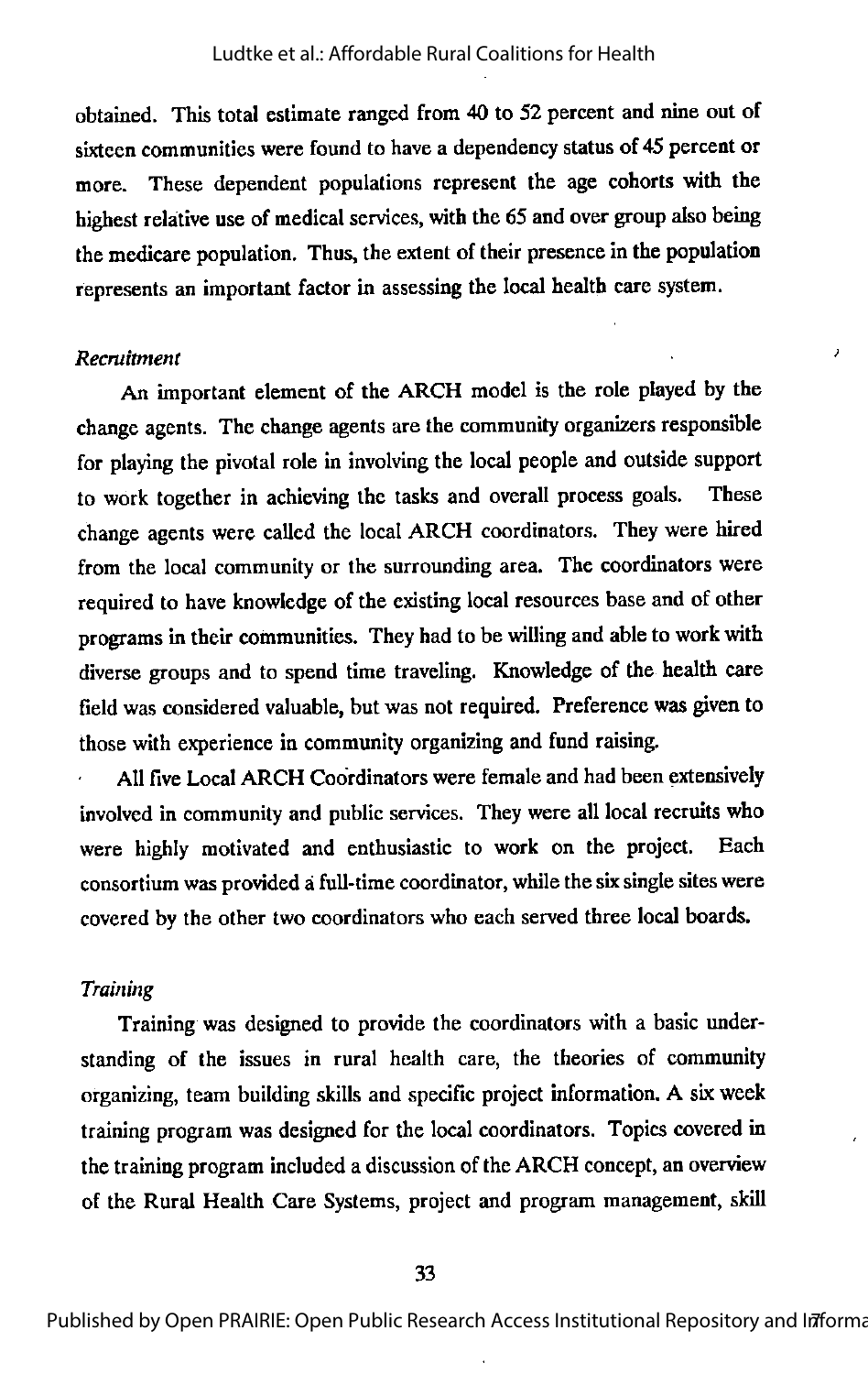building in the areas of community organizing strategies, communications, interpersonal problem solving, fund raising, conducting formal meetings, interviewing and gathering data and writing grant proposals, along with materials on information systems and financial management. The training involved both traditional methods of classroom training and exercises in application. At the conclusion of the training, each coordinator was required to develop a three month plan of action in order to direct their initial activity and to tie their plans to the training experiences.

#### Local ARCH Initiation

Immediately following the training, each local coordinator had the task of initiating the ARCH process at the local level. This involved both introducing the ARCH project and concept to local people and establishing themselves as legitimate project representatives. In order to promote the ARCH program, the five local ARCH coordinators sought to use key local sponsors such as hospital administrators, school administrators and clergy to provide a forum for presenting the ARCH concept and goals. The coordinators also used formal media such as newspapers, radio and television to announce the project. Lastly, but very importantly, the coordinators spent a great deal of time simply conversing with people in face-to face situations in stores, offices or on the street. All of these activities assisted the project in becoming visible in the communities.

The credibility of the local ARCH coordinator was enhanced by an official introduction of the project and their recent training at the time the formal designation of the project sites was made. It should, however, be noted that the coordinators had to earn local credibility by long hours of effort that met with little immediate reward and much suspicion. After much perseverance, they gradually gained recognition, often late in the process and when results of their long hours became evident through activities, programs or new services.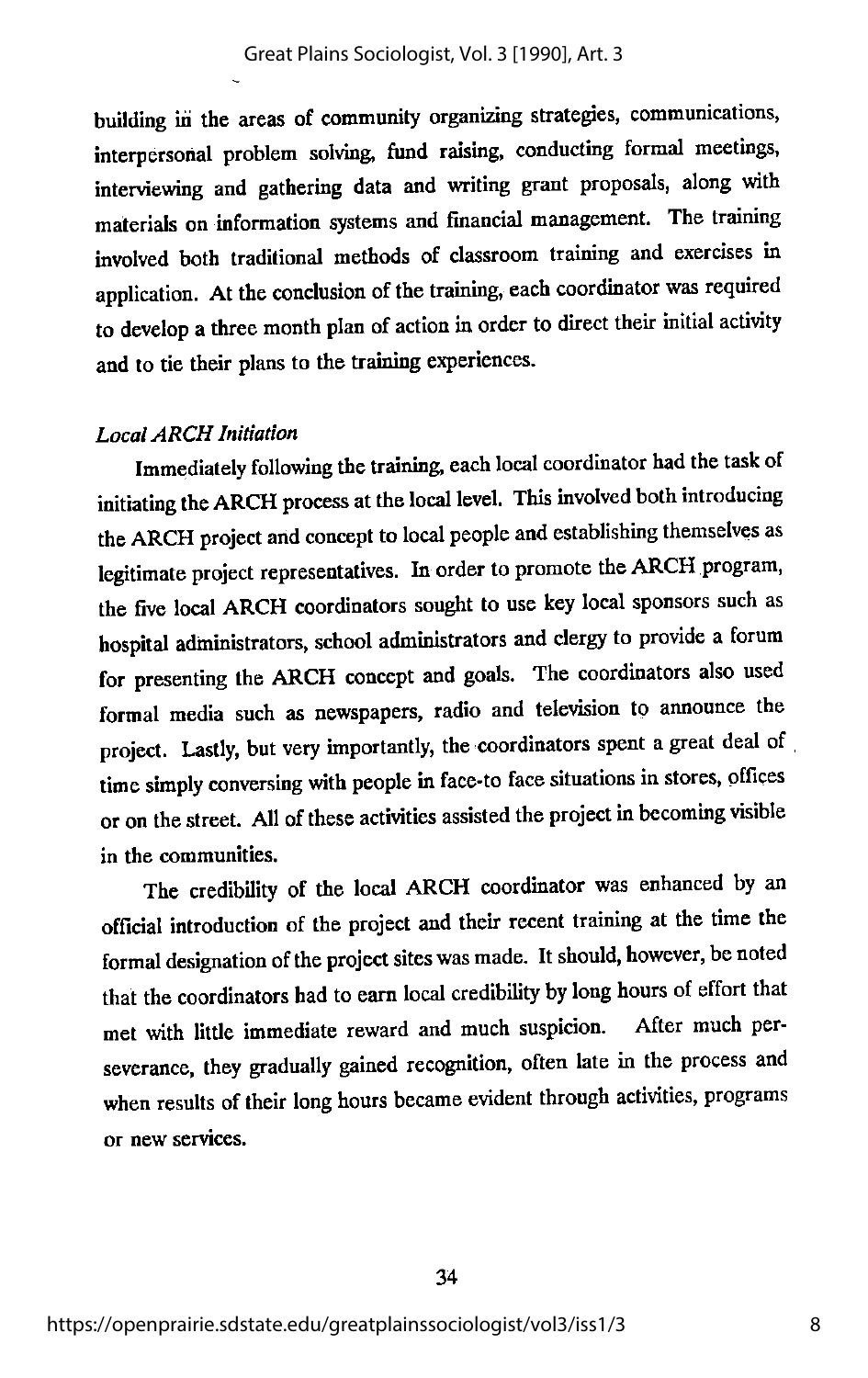#### STAGE 11: Involving the People: Formation of A Local ARCH Board

The next step of the ARCH process was to involve the local people in the ARCH process through broad based representation in the formation of a local ARCH Board. This board contained members representing five sectors of the community, ie. government, education, religion, economy and health care. The board was expected to provide direction for the local projects using the community assessment results.

Immediately after returning to their communities, the local coordinators began a search for candidates to serve on the local ARCH board programs. Local coordinators obtained names of potential ARCH Board members by asking the local people to identify three "movers and shakers" in their community. The local hospital administrator, political and economic leaders were asked to provide information in this regard. The local coordinator spoke with all potential candidates to ascertain their interest and willingness to serve on the local ARCH board. The board formation process ended with the local coordinators submitting the names of the recommended board members with bio-sketches to the ARCH Policy Group. The Policy Group served the demonstration project as a formal decision making body for major decisions such as site and project selection. The Policy Group made the final selection of board members. For the nine boards (3 in consortium and 6 in single sites), 89 people were appointed to serve. The size of the boards ranged from 8 to 14 members. The hospital administrator from each site was named as an ex-officio board member. Each board was constituted with broad representa tion, tying the sectors of the community together in a strong network designed to increase communications between sectors through such representation.

#### Community Assessment

At the beginning of the local effort it was considered necessary to create a data base that would provide information to local ARCH coordinators and the local ARCH Board members for assessing the needs of their local health care system and constructing the long-term project goals. This data became the primary resource for the community health system planning and it formed

I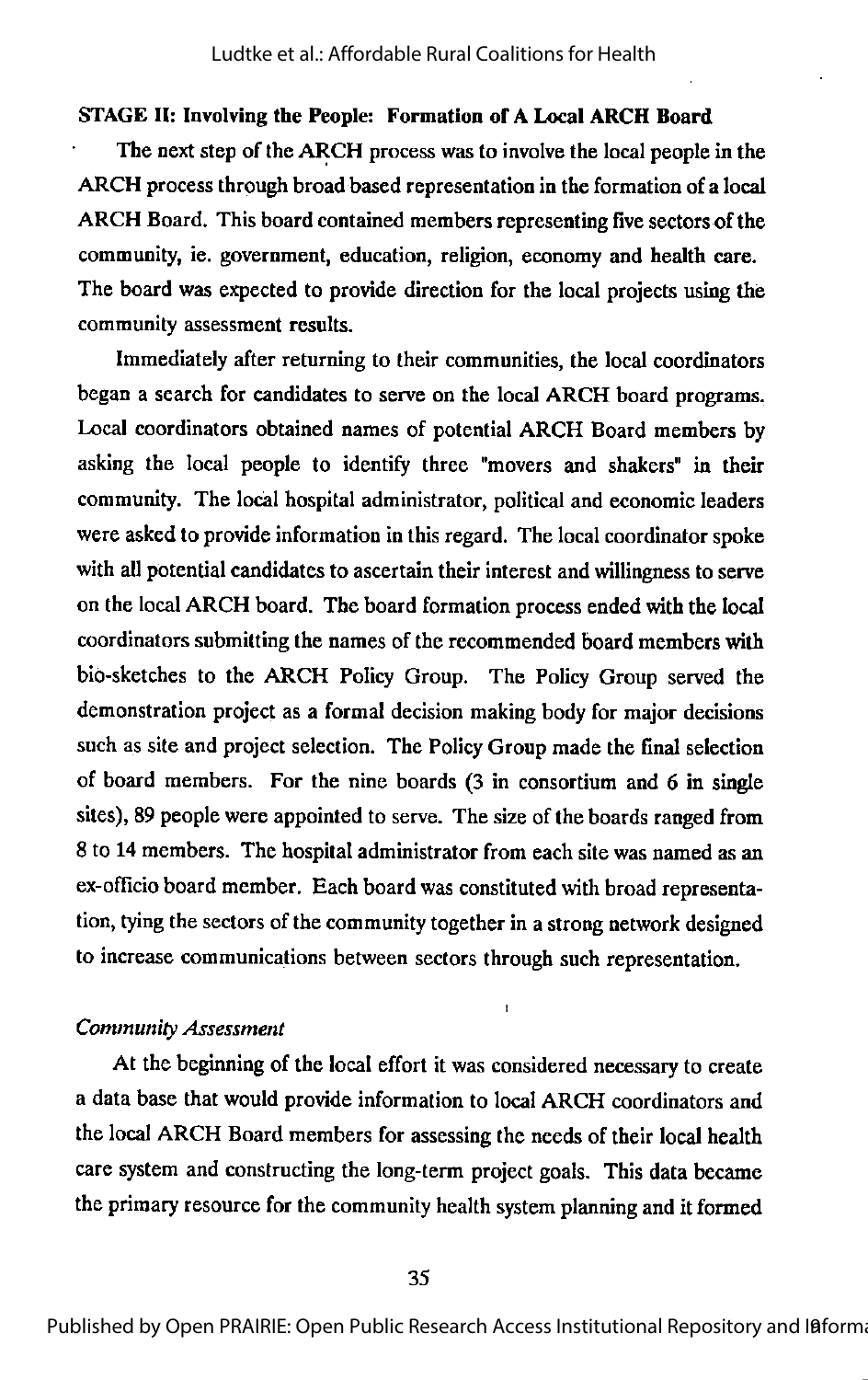the baseline for future project evaluations.

Three major sources of data were identified. Background information, demographic and economic data for the community, was abstracted from secondary statistical sources, such as census reports and other local or county reports that might have been prepared for other original purposes. The other two information gathering sources involved primary data collected from the community via a mailed survey, and face-to-face interviews with representatives of five major types of health care provider organizations in the com munity, including hospitals, clinics, public health nurses, nursing homes and social services.

#### The Mailed Survey

In collaboration with the Project Coordinators and local ARCH coordinators, a standardized questionnaire was constructed for use in all 9 sites. The questionnaire was designed to obtain data on health status and needs, local and non-local use of services, perception of the adequacy of services and facilities, insurance coverage, and demographic and income characteristics of respondents. A stratified random sample of 500 people was drawn from each site using strata representing the primary and-secondary service areas for each site. This distinction was made on the basis of driving distance, and patient origin information provided by the hospitals. The survey results were compiled at the Center for Rural Health and each ARCH board received a detailed report of the findings including both descriptive frequencies and cross tabulations. As a result, they were able to use the survey to identify use patterns, expressions of need, patterns of patient outshopping and the like and were able to identify profiles of service users or nonusers as appropriate. The survey results were used both to identify issues and to force recognition and discussion of some sensitive local issues. Some communities experiencing very low market shares, for example, found the initial presentation of this information upsetting, but eventually did confront the issue of patient migration.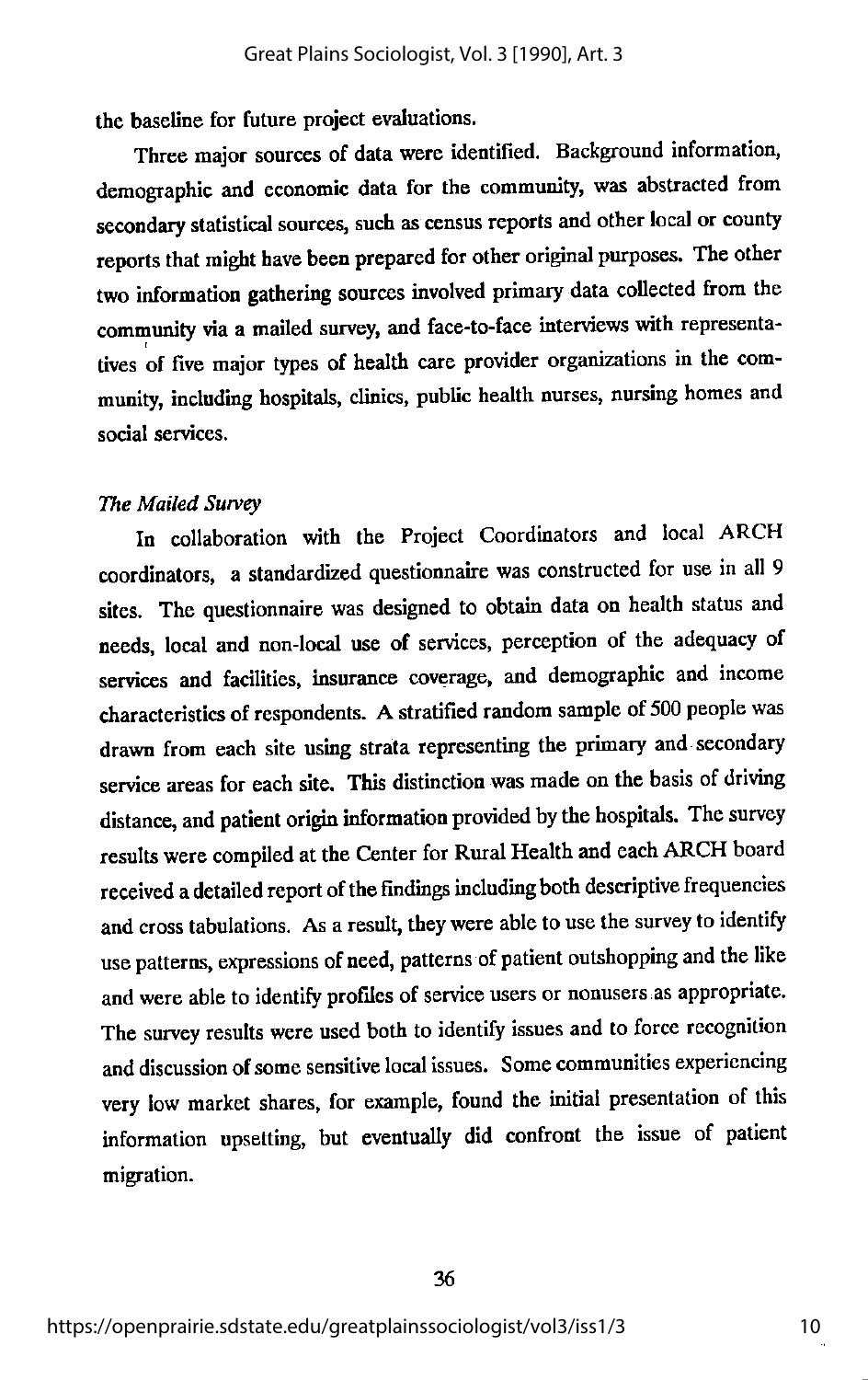#### Provider Profiles

Information for the community assessment originated from the face-toface interviews with the director of administration of five keytypes of health and social service organizations in each ARCH site. The interviews were conducted by the local coordinators. The resulting provider profiles contained information on the array of services available for each site, service utilization, personnel resources and financial information. These reports were compiled by the Center for Rural Health and supplied to each local ARCH board along with the balance of the assessment reports. Thus comparisons could be easily made between the "supply" as documented in the provider profile and the "demand" as documented by the survey results.

## STAGE III: • Local Autonomy: ARCH Board Development

Once the local ARCH board was formed, the members were invited to The Center for Rural Health for a short board development program. This initial program was followed up with additional local sessions with each local board. The board development program was organized to assist the board members initially to work in a team and to apprise them of the roles and responsibilities of an ARCH board member.

In addition to team building, the program reflected parts of the coordinator training, enabling board members to better understand the ARCH concept, the needs of rural health care systems, and the ways and means to organize a community to implement creative community based solutions to their communities health care needs.

Follow-up sessions to the board development program consisted of presentations on a) the request for proposals document, b) the planning process, and c) the community assessment study data. A booklet was prepared for the board members which explained the planning process for community organizers. Other follow-up sessions involved explaining the survey process and interpretation of data. The board members were also encouraged to request more detailed analyses of the survey data for answering questions specific to their views of community needs and services. During this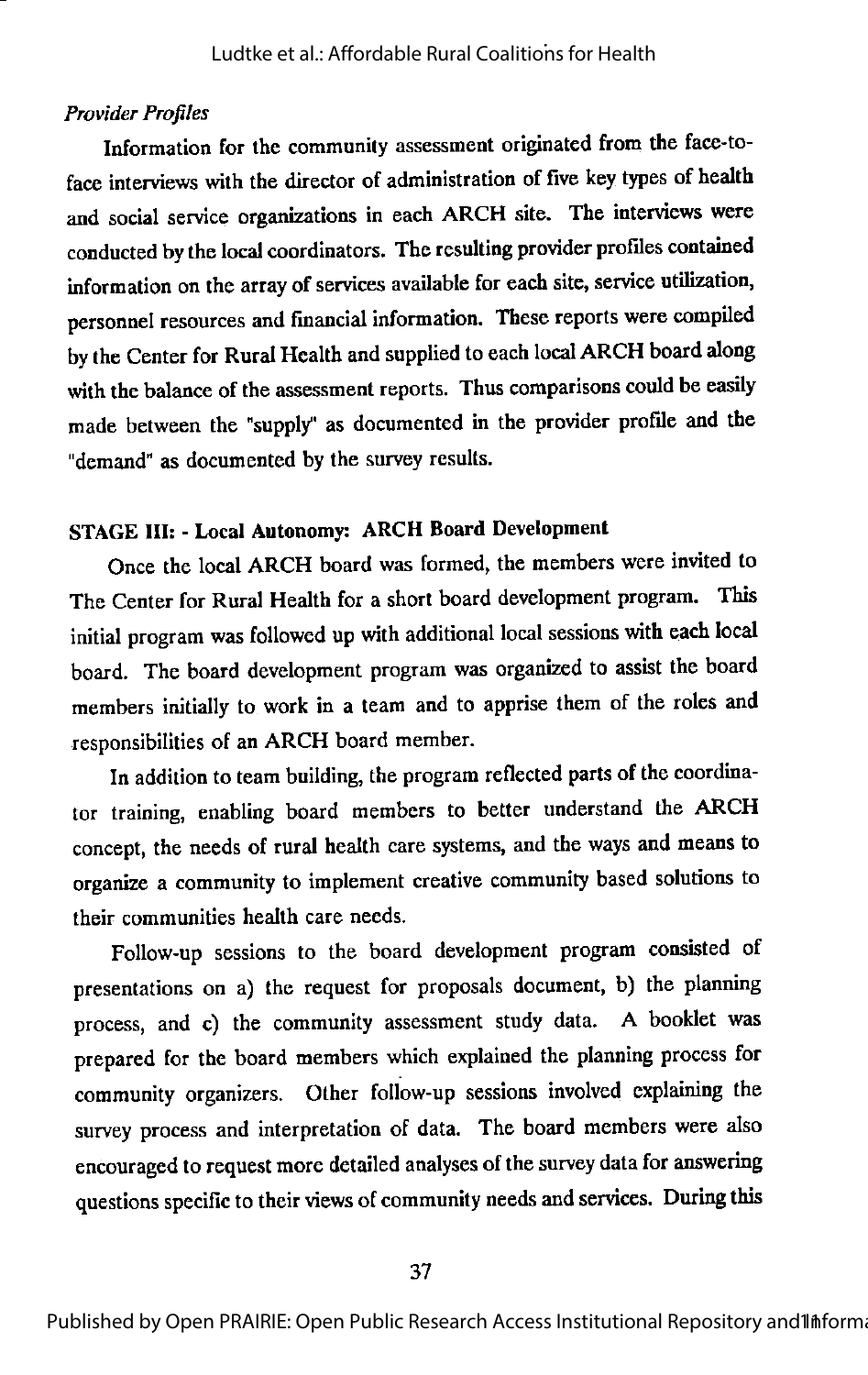training, the project coordinator pro\ided technical assistance to the boards to assist them in assessing the local health care problems, and in locating alternative and innovative ways to address their communities' problems.

## STAGE IV: Local Project Development

The boards were required to prepare local project proposals in response to a request for proposals from the main ARCH Project for which Kellogg funding was available. This project was intended to serve as a lead project for the local ARCH board and with funding would enable them to initiate action regarding at least one of their priorities. The proposals were written with guidance from the project staff and were funded after review by an impartial committee of readers.

The local projects were carried out through a combination of local and Kellogg funds. The local ARCH boards' requests for funds were matched by local funds. This entailed local fund raising and was intended to increase both local visibility and ownership ofARCH. The major criteria used for reviewing the local project proposals involved examming the stated goals of the project. They were; 1) improved working relationships between health care providers, 2) acquiring or maintaining an improved local share of the market, and 3) improving the accessibility and acceptability of local services.

## STAGEV: Local ARCH Project Implementation

The process of project implementation produced awide array of projects, some of which were lead projects and many of which were secondary in nature, based on the enthusiasm of ARCH and not heavily dependent on funds. The following provides asampler of the projects considered outcomes of the ARCH project.

#### Direct Outcomes

#### Education

1. Local instruction for Nurse AID training and EMT training enables people to undertake the programs locally and increases activity at the local level for the public. Educational projects contained strong elements of "meeting local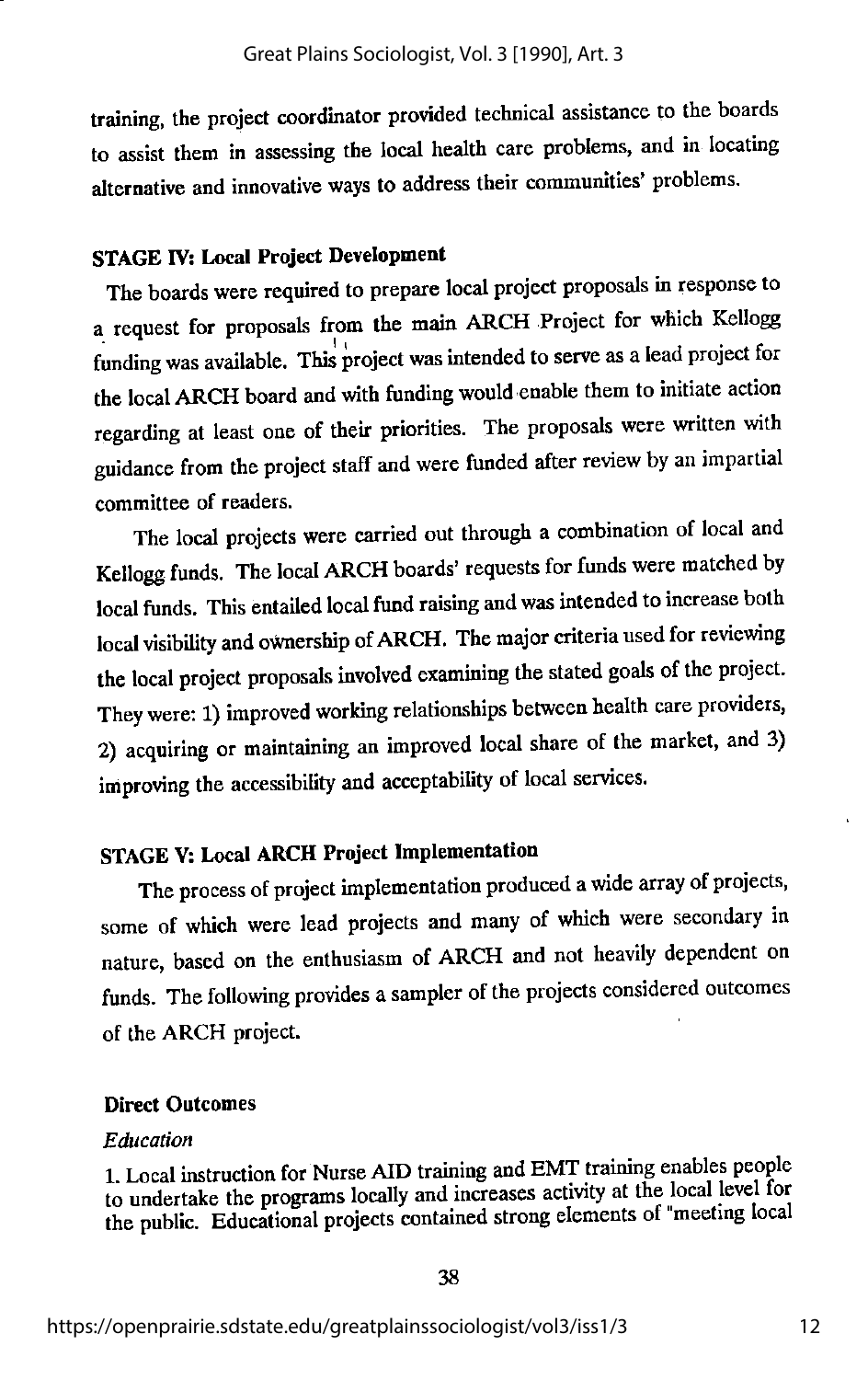needs" as well as standards for certification and to bring education to the people rather than requiring people to leave the communities for training.

2. Educational multipliers, where instructional efforts beget additional instructors, were employed to train local personnel who could in turn train others. This was used for classes in CPR and programs fot\* the elderly such as "Growing Younger" and "Growing Wiser".

3. A Consumer Information Center in which medical consumers could view video tapes or use a user-friendly computer system in order to gain informa tion about a medical condition, surgical procedure, or any variety of such questions. This was located off the lobby of a community hospital where assistance was readilyavailable. It was also heralded as one wayto encourage people to visit the hospital and become more aware of its offerings.

4. A political forum was the choice for one consortium, using a program to educate candidates for office about local health care issues before letting them speak. No endorsements were made, but candidates did listen intently.

5. Family health fairs provided all ages and walks of life a wide array of testing and information to promote healthy life styles. These were high participation and low cost.

6. Rural preceptors were negotiated in one project as a means of providing rural experience for physicians, nurses and allied health personnel and in order to enhance the recruitment potential of the participating communities.

## Communication

1. An inter-agency forum was a common vehicle to encourage information sharing among providers. Alternatively labeled "provider councils" or any variety of names, these groups organized regular meetings and improved information sharing. One consequence of these sessions was improved cooperation and diminished duplication of services.

## Direct Service Activity

1.A Cooperative Health Service Organization (CHSO) was developed in one of the consortiasites that establisheda separate corporation to hire personnel and purchase equipment that the member hospitals or nursing homes could not independently afford and to "lease back" the services to participating members. This enabled the use of an expanded population base, thereby allowing for initial respiration therapists and mobile mammography. Other services were also being examined.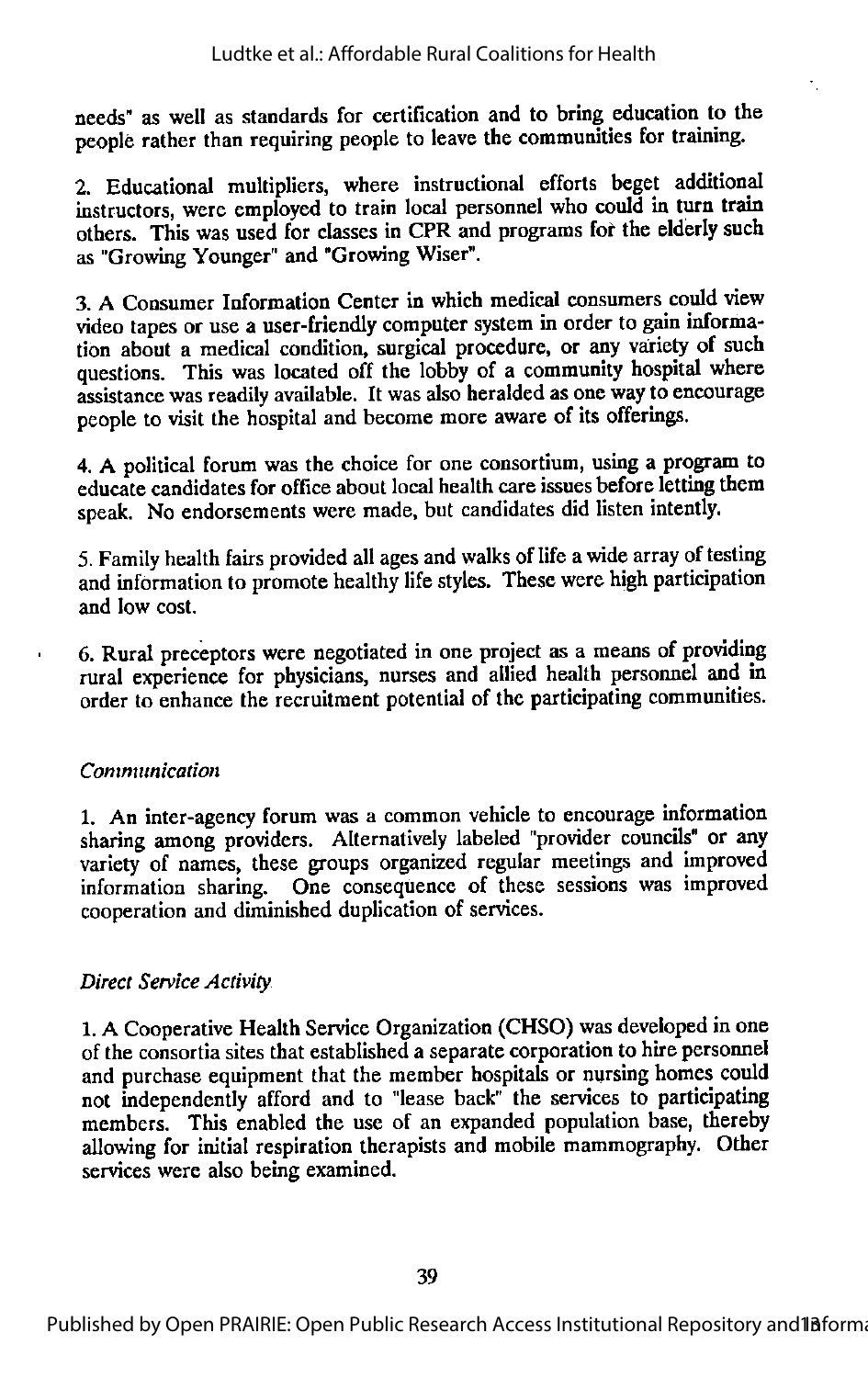2. Alcohol dependency treatment proved to be a service that could also be provided with a cooperative model in a consortium. Local care provided a significant savings to employers who otherwise lost entire days when counseling was obtained in a neighboring city. In this program counseling was scheduled in each community on a regular basis and local support groups were established.

3. Peer counseling was encouraged by supporting youth training. This program focused on adolescent issues and prepared peers as responsible listeners and support persons.

4. Life Alert services were developed in one site with the hospital providing thestaff for <sup>a</sup> based station and <sup>a</sup> monitor assigned to each of24 elderly who were living independently, but considered "at risk" while living alone. This system would enable instant response in case of need and improved the comfort levels of those living alone and their families.

## Promotion

1. Consumer education was conducted by a variety of approaches, each of which sought to draw attention to locally available services and improve public awareness. It had been established through the assessments that many of the medical outshoppers were unaware that services they sought elsewhere were, in fact, locally available. In this endeavor several media were used: radio shows, newspaper articles, newsletters, brochures, local directories, speakers bureaus and stickers containing emergency numbers.

## Indirect Outcomes

Several outcomes considered indirect also resulted because of the ARCH activity. Ideas for which local action was not dependent on financial support were often undertaken either by the ARCH board or other community groups. One of the communities developed a cooperative wellness program for all public employees because of the demand for such a program evidenced by the community assessment. Thus, while ARCH precipitate the observation of need, another group initiated the response. Other programs sponsored by ARCH, but that were not part of the original proposals and were not dependent on finances include exercise programs such as walking programs for cardiac fitness. These programs used vacant facilities or vacant times, turning to public buildings such as schools and fairground arenas. Video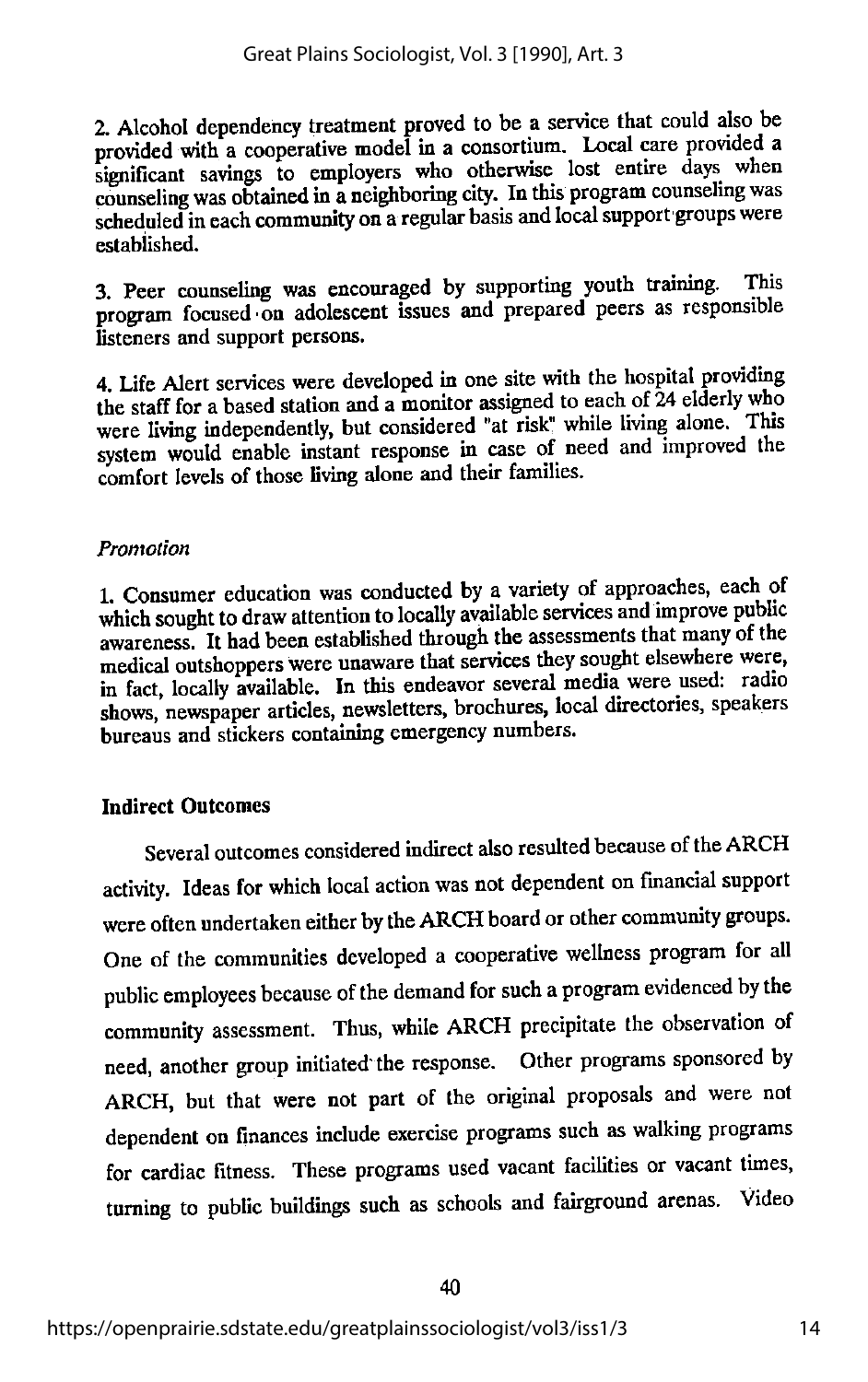based aerobic classes were started in one site using surplus hospital space for the class. A local program for parenting labeled a VIP (Very Important Parent) program was also conducted in surplus meeting space at a hospital to help parents of difficult adolescents.

## STAGE VI: Evaluation

The evaluation of the ARCH project involved using a continuous collection of qualitative data. The data were archived in coordinator's weekly reports, board minutes, correspondence, a series of quarterly reports and systematicdata collection at the conclusion of each stage of activity. Site visits were also conducted for evaluation and information sharing purposes. The evaluation has led to several generalizations about the impact of the ARCH process.

1. Informal contact and communication in the consortia led to new formal ties. This is networking in the most positive sense.

2. Boundaries are redefined for health care purposes when consortia are formed. People begin to think in terms of collective potential or what "we" can accomplish together.

3. Cooperative efforts lead to improved local opportunities for education. This in turn leads to improved local skills and better quality in local care. It also does so without the expense of exporting people for education.

4. Affprdability is enhanced with increased critical masses that are formed in the coalitions forged in consortia.

5. New ownership patterns emerge that, like the CHSO, provide for cooperative ownership. This ownership assumes psychological as well as financial implications.

6. The activity of assessing local needs and delineating wants leads to activity as a spinoff even in the absence of ARCH sponsorship.

7. New organizations emerge and new sources of support emerge as change occurs. Every community that sought local financial support was pleasantly surprised at the willingness of the local community to invest in good ventures.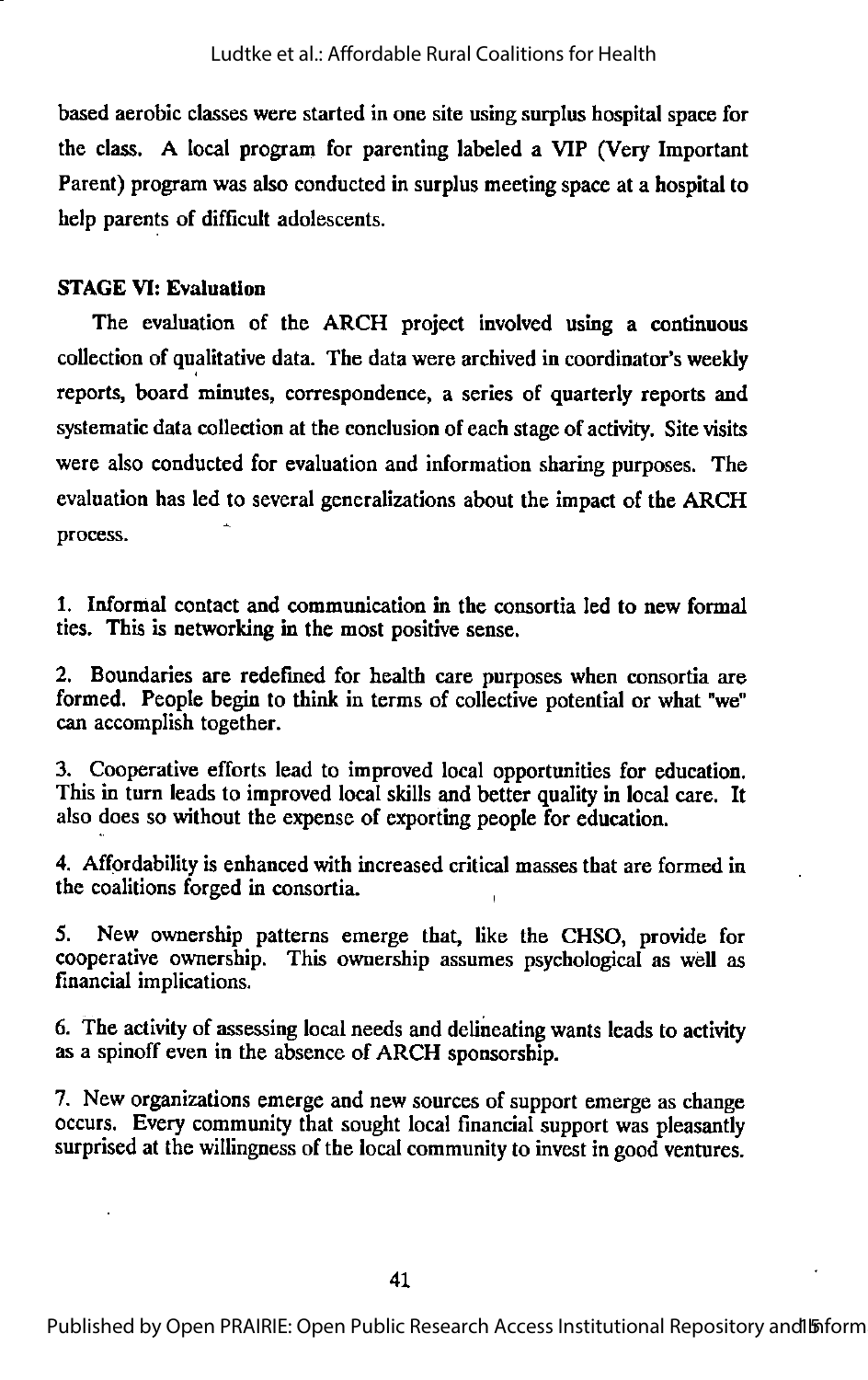## **Conclusions**

The ARCH demonstration project represents an attempt to apply a model for social change in the context of rural health care. The activity is clearly goal directed, with the objective of enhancing the viability of rural hospitals and medical services. This application of a locality development has been productive of significant change and has contributed to the goal of more viable rural health services. The context of rural services changed drastically during the course of this demonstration project, yet new service activities and support activities have resulted, each of which serve to strengthen local services. The self-help nature of locality development would appear particularly appropriate for this time in history as the external supports common in the past have largely been eliminated and the forces of a free market have become dominant in the 1980's. We are gratified that the locality development approach of ARCH can contribute, but in no way does it represent a panacea. The adversity of the context is substantial and for rural communities in sparsely populated areas, legislative attention would appear essential to ensure adequate quantity and quality of health care. Additionally, as a demonstration project, ARCH did experience a range of problems not reflected in the foregoing discussion and largely beyond the scope of this brief paper. Among the problems were issues such as the division of loyalties and responsibilities for those coordinators who divided their time among three sites. This did not prove to be an ideal arrangement and eventually each local project developed a way of having their own coordinator. A second initial issue was the use of women coordinators in rural environments where males have traditionally dominated. The issue of sexism was important to the coordinators during the early stages while they were gaming acceptance and exacerbated the suspicion that normally surrounds newactivities. It did not, however, prove to be an issue that could not be overcome. One final issue of importance to those examining the foregoing reconstruction of the change process refers to the use of information. The model mandated the collection and analysis of data to ensure informed decisions, yet many local board members joined the board assuming that they already knew what the problems

 $\mathbf{r}$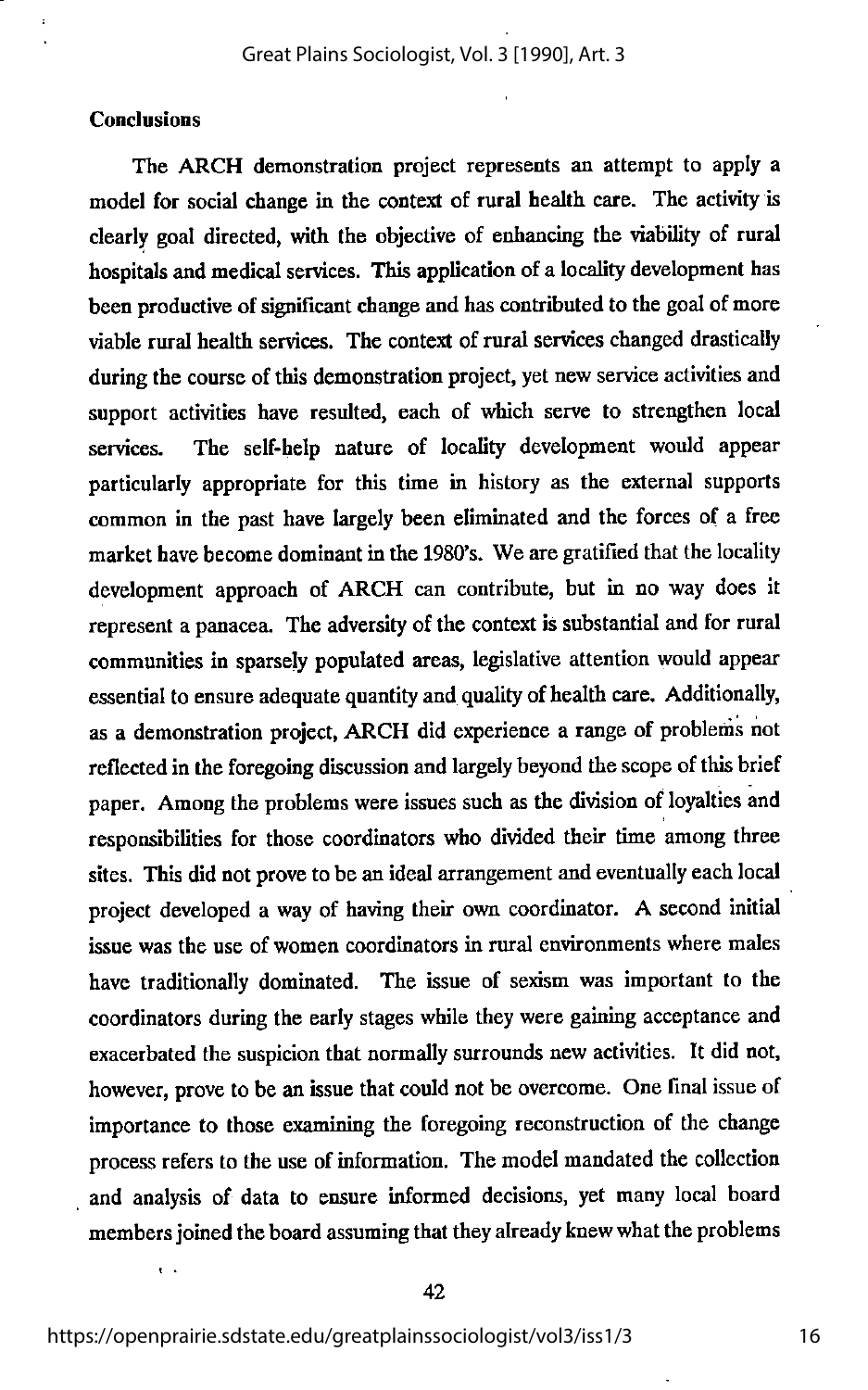were and had "agendas" in mind from the onset of their participation. The value of this information developing activity was difficult to persuade board members of, especially if the information appeared to bear a negative message about the image of local services.

The foregoing paper chronicles a process for stimulating social change at the grass roots level. It has been presented as a reconstruction of the process. There were barriers along the way to success that may constitute another paper in the future. We conclude that the application of locality development did work to produce changes in health care that were generated by local groups. Under conditions that mandate greater use of local initiatives, the systematic use of locality development has been demonstrated to be effective for improving local health services.

#### References

- Agresta, Anthony. 1985. "The Migration Turnaround: End of a Phen omenon?" Population Today 13(1): 6-7.
- Hart, Gary L, Roger A. Rosenblatt and Bruce A. Amundson. 1989. Rural Hospital Utilization: Who Stays and Who Goes? WAMI Rural Health Research Center Working Paper Series 1(2).
- Gutterman, S. and A. Dobson. 1986. "Impact of the Medicare Prospective Payment System for Hospitals." Health Care Financing Review 7(3): 97- 114.
- Johnson, Kenneth. 1989. "The Nonmetropolitan Turnaround in the 1980s: Recent Population Redistribution Trends in Nonmetropolitan America." Rural Sociology 53(3): 301-326.
- Ludtke, Richard L., Jack M. Geller and J. Patrick Hart. 1989. "Rural Physi cian Loss of Clientele." Paper presented at the "Meeting Health Promotion and Health Maintenance Needs of Rural Populations" con ference, Bozeman, MT.
- Rothman, Jack. 1979. "Three Models of Community Organization Practice." In Cox, Erlick, Rothman and Trapman (eds.) Strategies of Community Organization. Itesca, Illinois: F. E. Peacock.